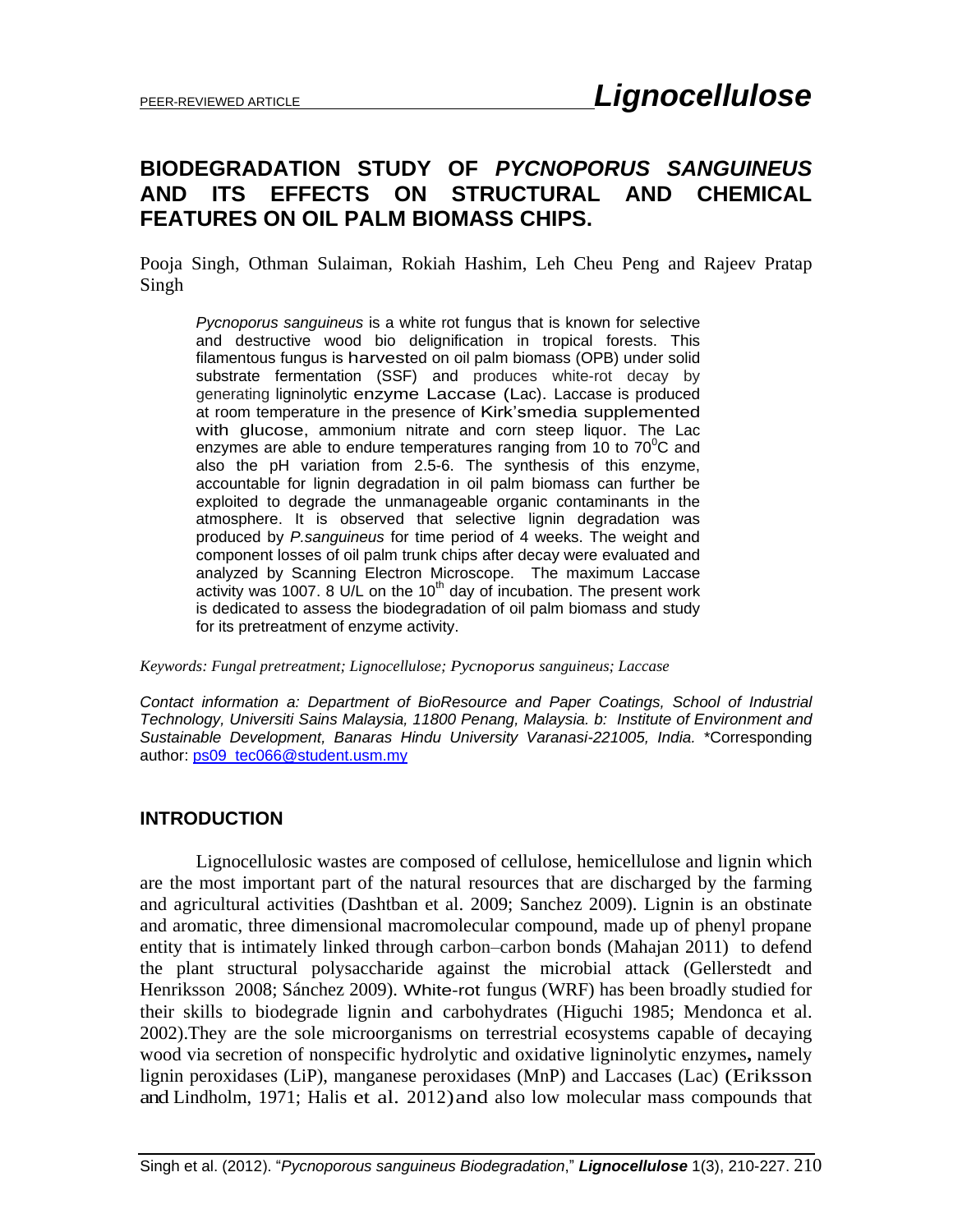mediate the action of these enzymes. The extracellular enzymes are crucial for deploymerization of cellulose and degradation of lignin (Akhtar et al. 1997).White-rot fungus can be employed for many biotechnological purposes, like in the pulp and paper industry for pitch control, biopulping and biobleaching (Akhtar et al. 1998). They are beneficial to the environment and industries due to their capability to decompose a lot of organic pollutants, xenobiotic compounds, chlorinated phenolics (Elisashvili et al.; Roriz et al. 2009) polycyclic aromatic hydrocarbons (Cho et al. 2002) and simultaneously for the efficient bioconversion of plant and agricultural residues (Mendonça et al. 2002).

There is description of nearly 10,000 species of WRF, having different aptitude for depolymerization of lignocellulosic materials and further decay of lignin to carbon and water (Kirk1984; Yaver et al. 1996; Highley and Dashek 1998; Halis et al. 2012), though the actual may be around 5 million species (Blackwell 2011). Wood-rotting fungi play a central role in ecology of forest ecosystems by maintaining the carbon cycle by plant photosynthesis (Martinez et al. 2011). Biopulping is the fungal pretreatment of wood with white-rot fungi that aims to make possible fiber separation and lignin removal in mechanical or chemical pulping process (Akhtar et al. 1998; Singh et al. 2010). It has been demonstrated that this biotreatment is advantageous, as consumption of energy during defibration and refining is lesser, delignification rate is faster, and overall improvement of pulp strength properties is observed (Singh et al.2010). *P.sanguineus* is a cosmopolitan white-rot fungus of significance, as it has a budding capacity to be multipurposely used in biotechnological methods (Talaeipour et al. 2010). Because of its capability to degrade lignin aggressively, it can also be a part of the lignocellulosic feedstock biorefinery (Lomascolo et al. 2011). Laccase belongs to the group of enzymes that are called blue multi copper oxidases, which have broad substrate specificity (Baldrian 2005;Shraddha et al. 2011).The chief functions of Laccase in fungi and higher plants are to perform morphogenesis, pathogenesis and sporulation (Dwivedi et al. 2011; Babu et al. 2012). Additionally the enzyme helps in decomposition of lignocellulosic materials and in the oxidation of diverse aromatic compounds (Thurston 1994; Gianfreda et al.1999; Renuka et al. 2011).

Oil palm biomass (OPB) is a surplus agricultural by product generated from oil palm (*Elaeis guineensis*) tree in Southeast Asia, which comprises of 80% of world oil palm plantations (Sulaiman et al. 2012). Oil palm is a perennial crop and gives us valuable palm oil that is consumed as edible oil and also has many industrial uses (Malaysian oil palm board statistics, 2008). As the commercial utilization of oil palm has increased, the amount of residues in form of empty fruit bunches; fronds and trunk are generated equally. Singh et al. (2011) concluded that one hectare of oil palm cultivated area generates 50–70 tonnes of biomass residues. The Malaysian oil palm industry currently makes the largest amount of biomass in country with 30 million metric tons accounting for nearly 85.5% of the nation's overall wastes (Shuit et al. 2009). Amongst OPB, oil palm trunk (OPT) is a cheap lignocellulosic material which is easily obtainable, thus it makes good sense to fully exploit its potential (Bahrin et al. 2012; Sulaiman et al. 2012). Using oil palm trunk for pretreatment can reduce the load on the forests and preserve biodiversity providing us economic gain in turn (Singh et al. 2012). The rate of biodegradation of the biomass residues is regulated by various aspects such as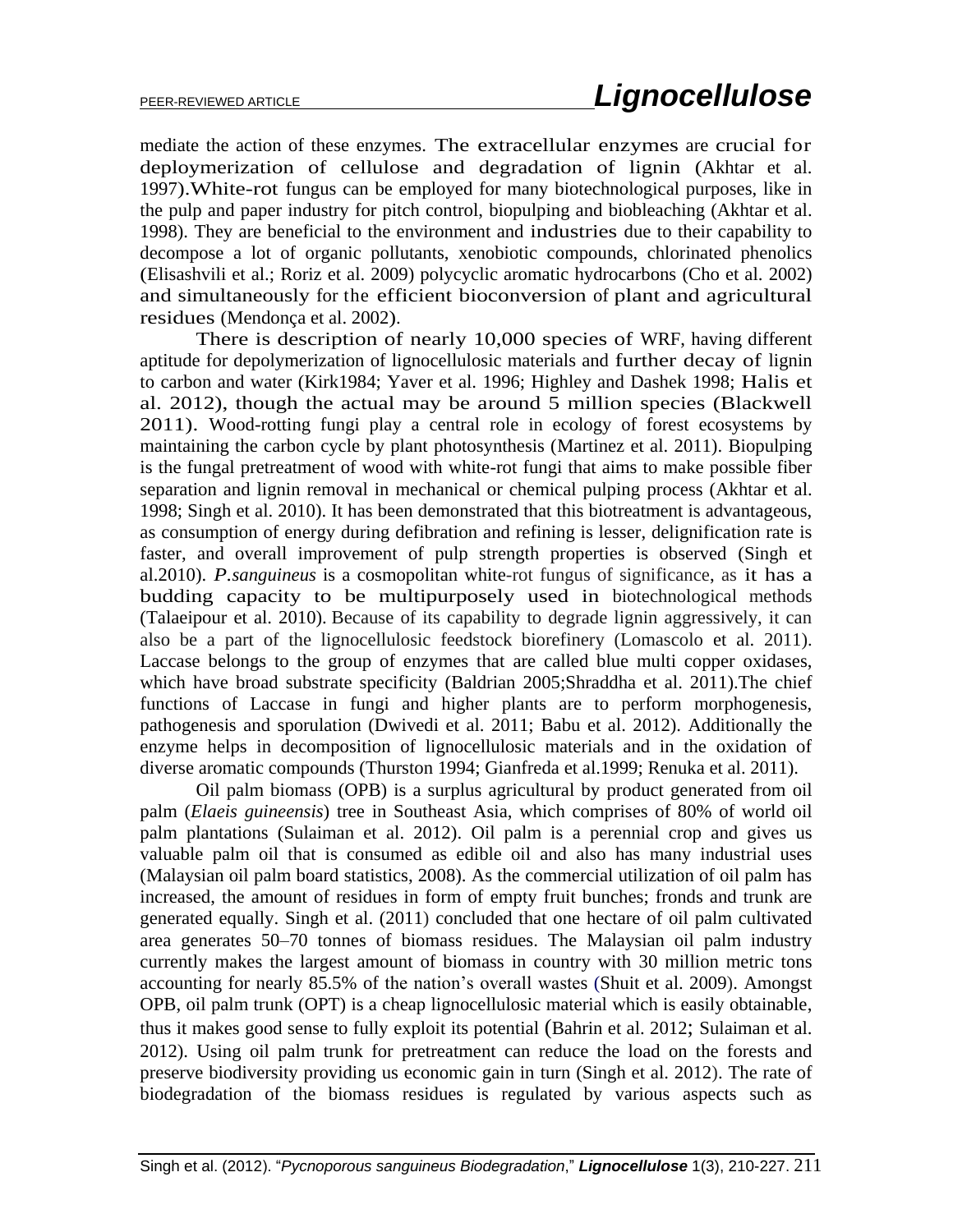temperature, moisture content, and type of lignocelluloses (Tuomela 2002). Microorganisms that colonize and biodegrade do not gain energy from the white-rot decay, but assist in competent use of carbohydrates. *P.sanguineus* is a microorganism to be noticed for their capability in the pretreatment of lignocellulosic biomass that is the most central step needed for eradication of lignin. Its remarkable skill to degrade the lignin content of wood pulp is the characteristic feature that holds promise for the paper pulp industry, as this would cut the use of chlorine in bleaching and thus reduce environmental contamination utilizing plant residues (Lomascolo et al. 2011).Several researchers have mentioned that, as the fungi eliminate lignin carefully without appreciable losses of cellulose, thus have high potential for use in biological pulping processes **(**Blanchette1995; Akhtar et al.1998). For the production of enzymes biological pretreatment are considered superior to chemical processes asproduct yields are higher, with less energy demand and the reaction conditions are environmentally benign (Yu et al. 2010).

The aim of present work was an attempt to use in vitrolaboratory tests to estimate the ability of *P.sanguineus* for laccase activity using Solid state fermentation (SSF) and to know the outline of decay produced by fungi using scanning electron microscopy (SEM). In SSF the microorganisms are cultivated on humid solid substrates making use of water insoluble lignocellulosic material for microbial growth. Thus this method is considered to be most suitable for Basidiomycetes fungi cultivation as they nurture well closer to their natural habitations (Pandey et al.1999, Leonowicz et al. 2001; Nyanhongo et al. 2007; Brijwani et al. 2011). Based on the above mentioned and the hopeful observation of applying laccase for biotechnology, in this work we examined the biodegradation pattern of *P.sanguineus* by solid state culture.

## **EXPERIMENTAL**

#### **Materials**

The white rot fungi *Pycnosporus sanguineus* KUM 70097 pure cultures was kindly provided by Forestry and Forest Products Research Institute (FPPRI), Japan. Stock cultures were maintained at  $4^{\circ}$ C on malt extract (2%) and potato dextrose agar (PDA) slopes (Difco) with periodic transfer. The fungus was identified as one with ligninolytic potential, as a visible clearance of agar plates was seen when glucose  $0.2\%$  (w/v), mycological peptone (Oxoid) 0.01% (w/v), yeast extract (Difco) were added in the medium.

#### **Growth Conditions**

Inoculums preparation: In 100 mL of the Kirk's modifiedmedia added 10g/L glucose, 2 g/L ammonium nitrate, 2 g/L corn steep liquor (CSL) and 2 g/L yeast extract. Later 20 mycelial discs (0.5cm, diameter from 7 day culture) from potato dextrose agar (PDA) were taken and incubated for 7 days with continuous vibration. After the fungi had grown completely on the medium surface, the mycelium mat was gathered and rinsed carefully with distilled  $H_2O$ . Later it was homogenized in a sterile waring blender for 15 secs with 100 mL distilled  $H_2O$  and 500 g (dry basis) of sterile OPT chips were added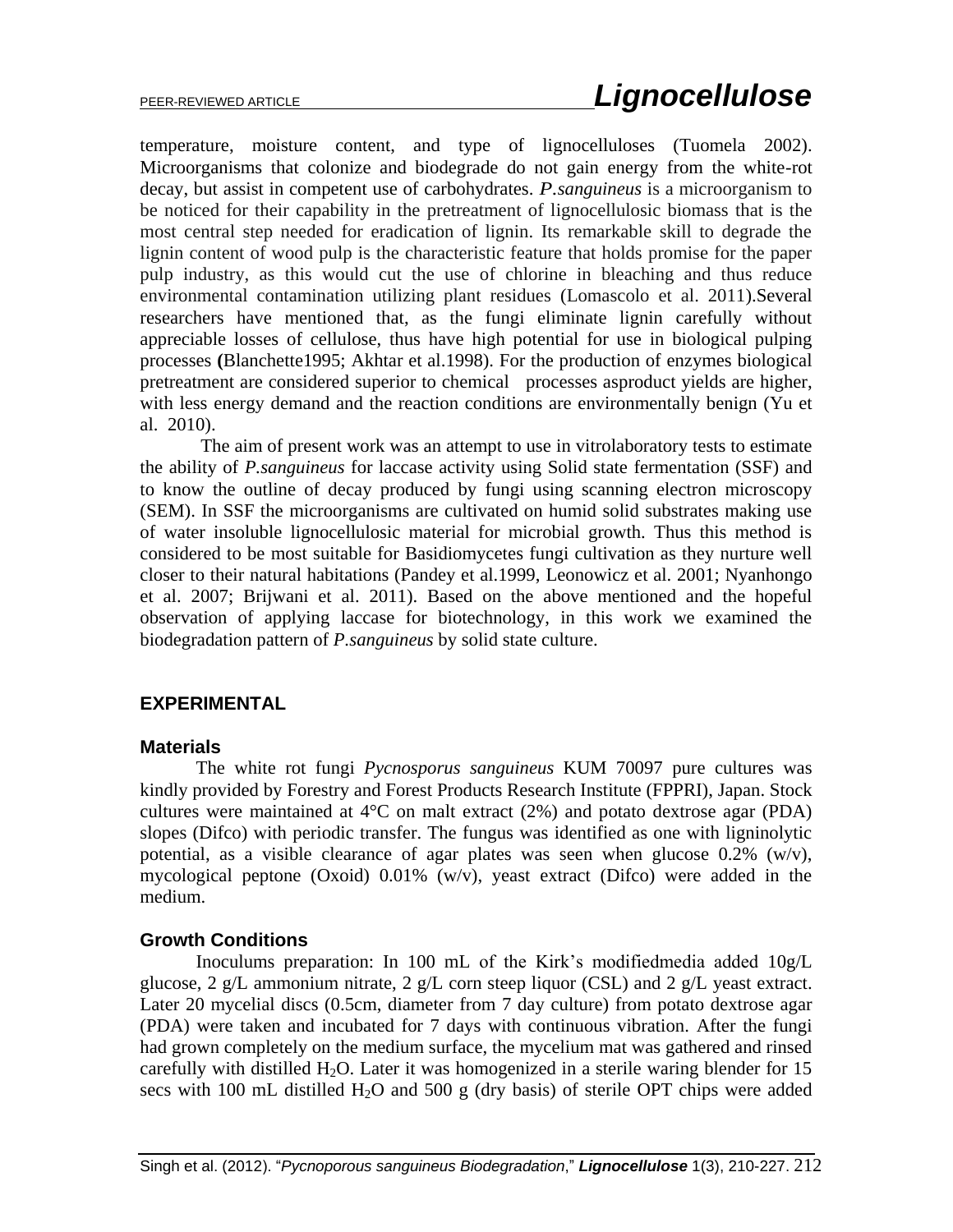into each flask. Sterilization of these chips was achieved by pre-soaking in  $H_2O$  for nearly 10 hrs followed by excess water drainage and then autoclaving the humid chips at 121°C for 15 min. Fungal pretreatment was done in 2000 mL Erlenmeyer flask using the chips of size (2.5cm x 1.5cm x 0.2cm) from the inner part of OPT log. Moisture content was made up to 55% to make certain an optimal colonization and penetration of fungal hyphae (Ferraz et al. 2008). The flask with OPT chips served as untreated controls (C). Cultures were grown in triplicates and incubated at  $25 \pm 3$ °C. The samples from the flasks were harvested every second day after the pre-treatment and enzyme activity tests were done. Biodegraded chips were further analyzed through scanning electron microscope (SEM). The morphology and the condition of inner matrix cells of OPT chip were examined using SEM (LEO Supra 50 Vp, Carl Ziess SMT, and Germany). Micrographs were taken from the cross section of the samples with dimension of 0.5 cm x 0.5 cm and were coated with gold by an ion sputter coater (Model Polaron SC515, Fisons Instruments, and UK).

### **Enzyme Assays**

#### *Extraction buffer*

Sodium acetate 50mM (pH 5.5) supplemented with 0.1  $g/L$  Tween 85 (Sigma Aldrich) was used to extract enzyme, the chips are recovered and extraction were done with 500 mL buffer using a magnetic stirrer with shaking at 2500 rpm for 10 min at  $4 \pm$ 2ºC (DeSouza Cruz et al. 2003).The crude extract prepared was recovered by filtration through Whatman No.1 filter paper and the supernatants were used for enzyme activity measurement. The spectrophotometric method with UV-Lambda 160A Perkin Elmer USA has been used to find out the enzyme activity in the experiments.

Laccase (Lac) activity was determined by method of Bourbonnais et al. (1998). The oxidation of 1 mM of 2, 2′-azino-bis (3- ethylbenzthiazoline-6-sulfonic acid (ABTS) was measured by rate of formation of the cation radical ( $\varepsilon$ 420 = 3.6 × 104 M<sup>-1</sup> cm<sup>-1</sup>) in acetate buffer (pH 4.5).The supernatants were prepared by filtering the mycelium and then centrifuging the filtrate for 20 min at 5000g. Reactions were done in 3 mL cuvette with 0.6 mL ofbuffer, 0.2 mL H<sub>2</sub>O, 1 mL of enzyme extract and 0.2 mL of 1mM substrate. Absorbance was read at 420 nm against a suitable blank within 3 mins of reaction. The formula used to calculate activity is:

Activity of laccase=  $n \times \frac{\Delta A \times 106}{23,300 \times 3}$ 

One unit of laccase activity is defined as the amount of enzyme required to oxidize 1 μmol of substrate (ABTS) per unit of time (min).

#### *Weight Loss*

Prior to incubation chips were dried to constant weight at  $40^{\circ}$ C, after treatment chips were washed using distil water and further filtrated to eradicate the microorganisms and components. These chips were dried at  $40^{\circ}$ C for 48 hrs and loss of weight was calculated based on the initial and final dry weight as described by Talaeipour et al. 2010.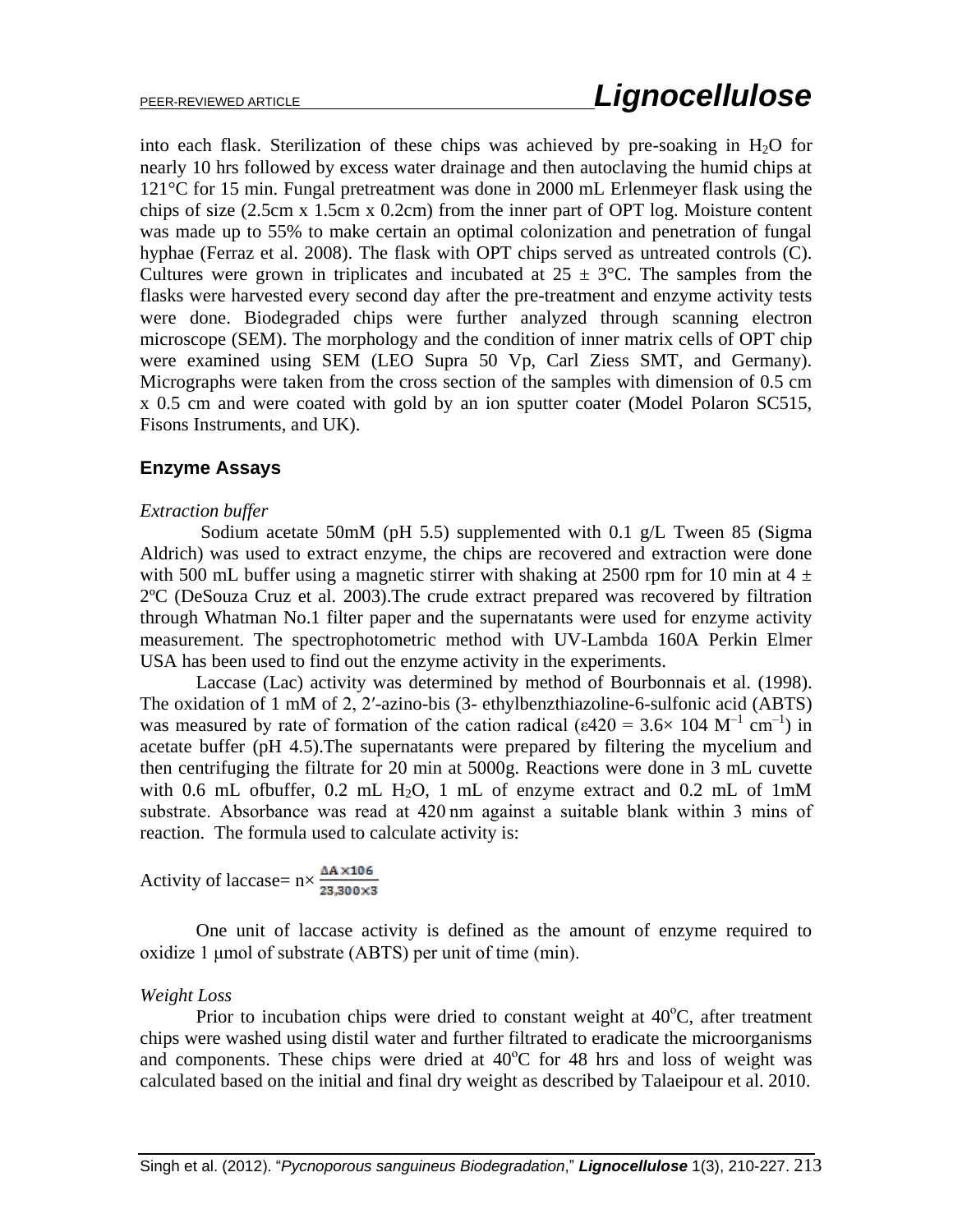#### *Lignin determination*

The pre treated chips were taken out after 4 weeks of incubation and then pulped mechanically using refiner in accordance with Tappi methods. Lignin and Cellulose was determined as described in Tappi 222 om-88 and Tappi 452 om-88.

### **RESULTS AND DISCUSSION**

#### **Effect of Carbon source on Laccase Activity of** *P.sanguineus*

Oil palm biomass contains 10-15% of reducing sugars and nearly 30-35% of soluble carbohydrates (Akmar and Kennedy 2001; Hashim et al. 2011), thus we presumed that the extractable carbohydrates from oil palm trunk may perhaps augment the ligninolytic enzyme production. Fungal pretreatment and ligninolytic enzyme cultivation on OPT substrate under solid state fermentation have been reported for the very first time. Therefore the determination of ideal parameters will be a milestone towards knowing the optimum condition for biotreatment of OPT. The ligninolytic enzyme produced by *P. sanguineus* in Kirk's modified nutrient medium containing glucose as the carbon source, ammonium nitrate as nitrogen source, CSL as a fungal growth promoter were observed. Previous studies conducted on the fungi conclude that Kirk's nutrient media is appropriate for studying ligninolytic and Lac activity (Calvo etal.1998;Eugenio et al. 2009). The research also emphasized that the growth of fungi and enzyme produced highly depends on the method of fungi cultivation (Elisashvili et al. 2008). The key factors for optimum growth are sources of carbon and nitrogen, temperature and pH. Moderately high level of carbon and low nitrogen level is needed for fungal growth in WRF and it has been stated that low nutrient nitrogen level is often a prerequisite for lignin degradation (Eriksson et al.1990). Biotreatment under the most favorable condition allows the fungus to grow quickly, in fact it is visible, that the SSF support ample amount of volumetric laccase activity. The results of enzyme activity indicates that Lac activity increases gradually over the first few days of incubation, then peaks and further declines continuously (Figure 1).The highest Lac activity (1007.74 U/L**)** was obtained on the 10th day of incubation (Figure 1). The results are in agreement with the earlier studies concluding that glucose is the best carbon source, for the Lac activity. Stajić et al. (2006) analyzed many other polysaccharides (fructose, maltose, cellulose) as carbon sources during pretreatment with *Pleurotus eryngii* 616 and *Pleurotus ostreatus* 493 and 494 cultures, and accounted that laccase activity was maximum when glucose is supplied, than in any other carbon source in the media. Mikiashvili et al. (2006) obtained comparable results using *Pleurotus ostreatus* 98 in biodegradation culture. Lee et al. (2006) tested *Trametes versicolor* KCTC 16781 cultures and achieved highest Laccase activity in media with glucose in comparison to when fructose and sucrose are supplemented. According to Schlosser et al. (1997), *T.versicolor* was cultivated on glucose, wheat straw and beech wood; it produces Laccase both in extracellular and intracellular fractions. Moderately high level of C and low N level is needed for fungal growth although some wood-rotting fungi, low nutrient nitrogen level are often a prerequisite for lignin degradation (Eggert et al.1995; Dix and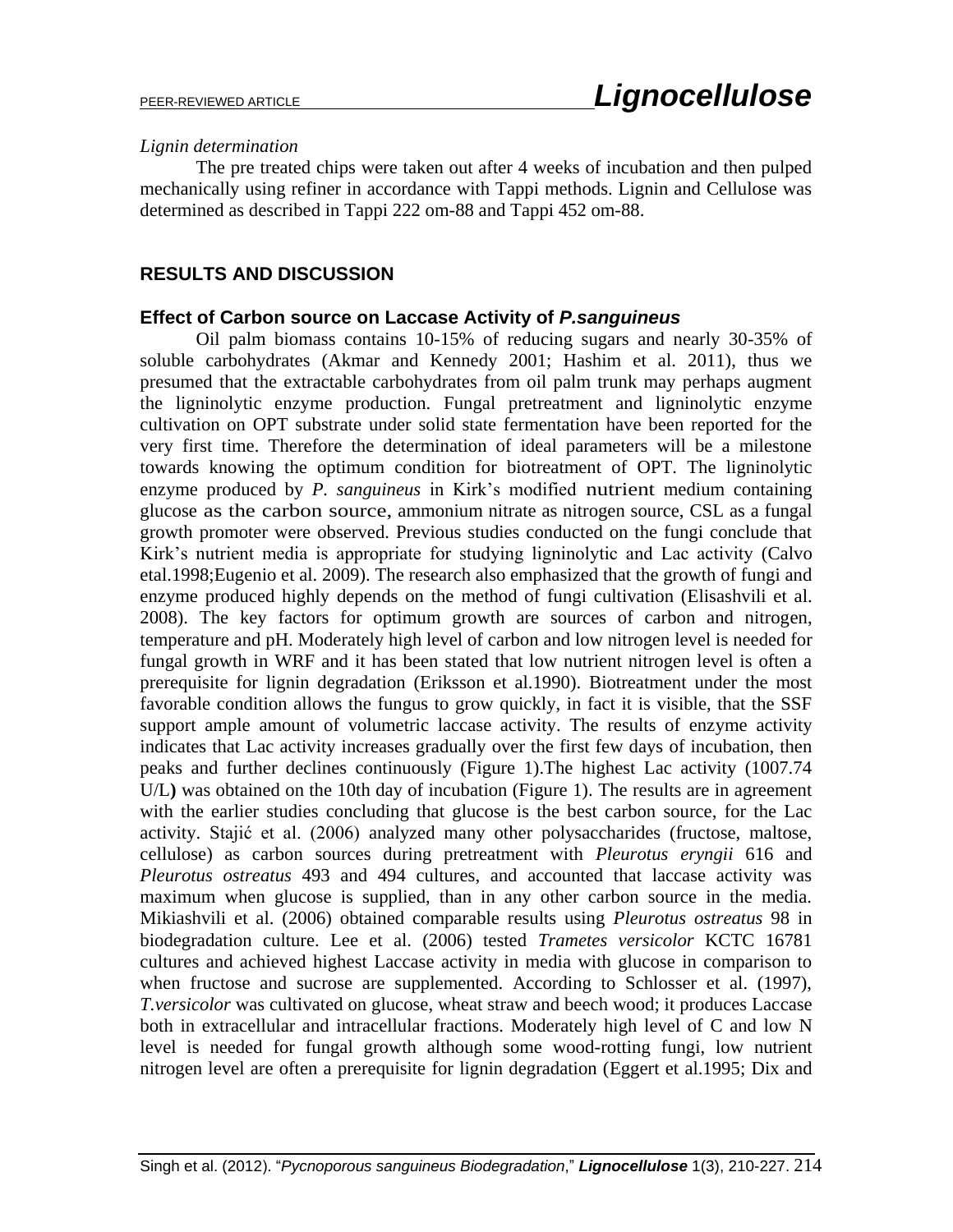Webster, 1995). Maximum enzyme activity was achieved at day 10 (1007 mU/ml), although considerable activity levels (738.10 mU/ml) were detected up to day 14.



Figure 1.The production of Laccase by *P*.*sanguineus* over incubation periods varying from 1 to 28 days. The data were mean of the values obtained from triplicates data and standard error is calculated.

#### **The Effect of Temperature on Laccase Activity**

Temperature is one of the most important factors affecting fungal growth though there are no universal conditions (Mayer and Staples 2002; Wanqing et al. 2011). Temperature profiles of laccase activity usually tend to be similar to the other extracellular ligninolytic enzymes with optima between  $25^{\circ}$ C and  $60^{\circ}$ C. The most favorable temperature of Laccase can fluctuate greatly from one strain to another, but fungi are unable to grow at the very high temperatures. Litthauer et al. (2007) reported that *P.sanguineus* is capable of manufacturing laccases at enduring temperatures of 60– 75 $\degree$ C for more than 1 hr. Temperature range of 10 $\degree$ C to 70 $\degree$ C was examined, by incubating the assay reaction at various temperatures for 10 min. Farnet et al. (2000) found that the laccase isolated from a strain of *Marasmius quercophilus* were stable for 1 hr at 60°C, they later found that pre-incubation of enzymes at 40 and 50°C amplified laccase activity to a large extent. As the enzymes in biological by-product are generally thermo labile, it is observed that under influence of heat, the enzymatic hydrolysis of pretreated OPT decreases significantly, Zhang et al. (2011) illustrated that the enzymes in the byproducts were the main factors enhancing the subsequent hydrolysis of *Irpex lacteus*, corn stalks. Nyanhongo et al. (2002) showed that laccase generated by *Trametes modesta* was fully active at 50°C.The thermo stability of the enzyme in present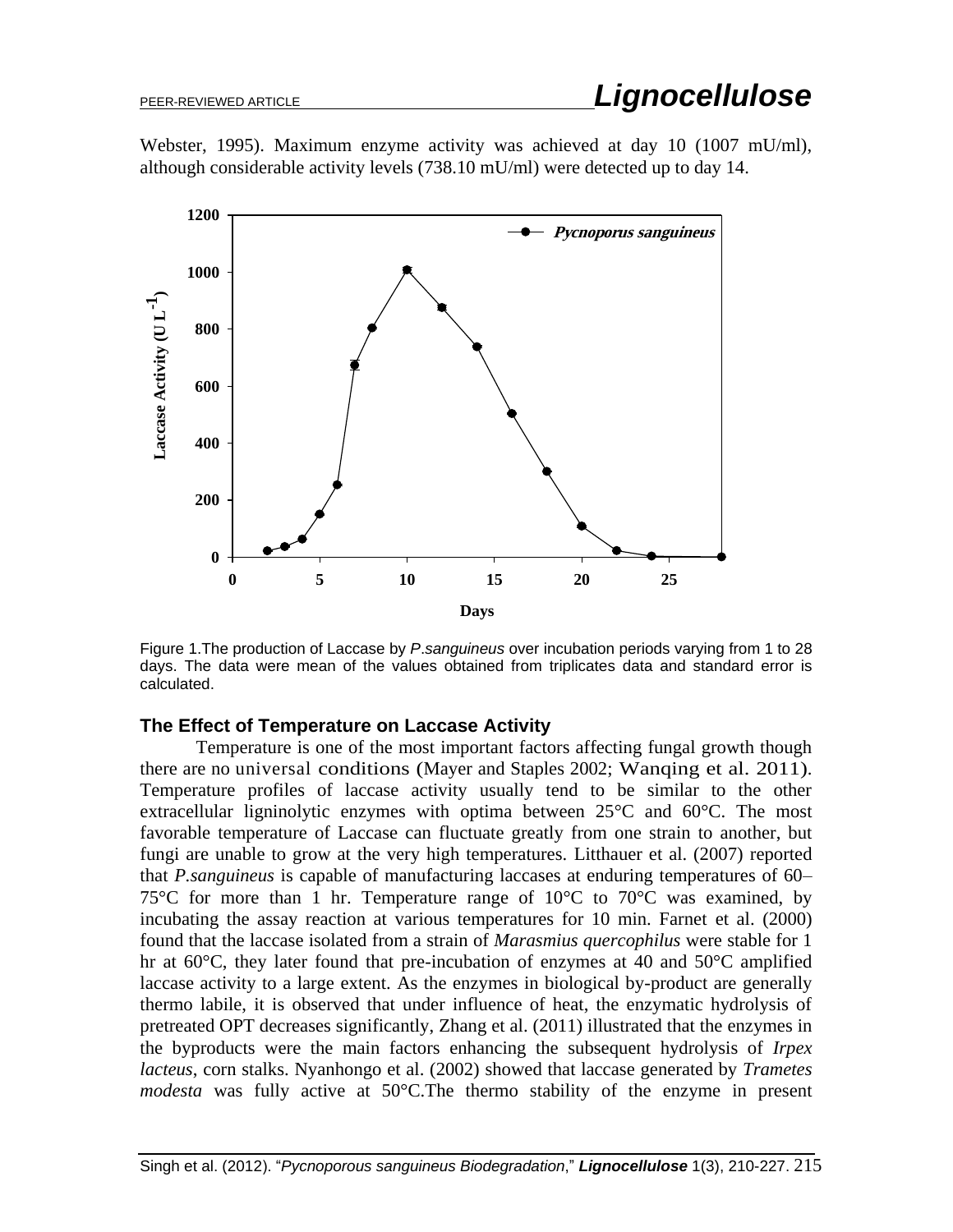experiment was assessed by estimating the laccase activity every 10 min for 80 min using ABTS as substrate at optimal pH over a temperature range of 30°C to 70°C.

#### *Enzymatic temperature stability*

The amount of purified laccase activity remaining following incubation at temperatures ranging from 30 to  $70^{\circ}$ C was measured during the times stated. 1 mM ABTS in 100 mM acetate buffer (pH 4.5). The temperature dependence of activity of free enzyme is shown in Figure 2.For thermal stability studies, the enzyme was pre-incubated in 50 mM citric acid buffer (pH 3.0) at 10–70°C for 0–240 min, and the residual enzymatic activity against ABTS was then determined at the optimal pH (3.0) and temperature (50°C). Laccase exhibited maximal activity at 35°C though it grows at the elevated temperatures (47°C) and salt concentrations (500 mM). Ko et al. (2001) reported the laccase enzymes from *Ganoderma lucidum* with the highest activity at 25°C with optima below 35°C.



**Figure 2.**The Laccase activity following incubation at temperatures ranging from 10 to 70°C.Error bars denote the standard deviation of three replicates for each experimental point.

#### *Influence of pH on laccase activity and stability*

 The enzyme activity was greatly affected by the hydrogen ion concentration of the media (Chen et al. 2002).To determine the optimal pH, laccase activity was measured over a pH range of 2.0 to 7.0 using ABTS as substrate. The pH gradient was obtained by sodium acetate buffer (2.0 to 7.0) and HCl / KCl buffer (1.0). The effect of pH on the stability was determined by incubating the purified enzyme at room temperature at different pH levels for 4 h and calculating the residual activity. The pH optima of laccase are highly dependable on the substrate, as using ABTS the pH optima are more acidic and are found in the range 3.0-5.0 (Kunammenni et al. 2008).The influence of pH on the activity of enzyme is shown in Fig. 4. The figure shows that the most favorable pH range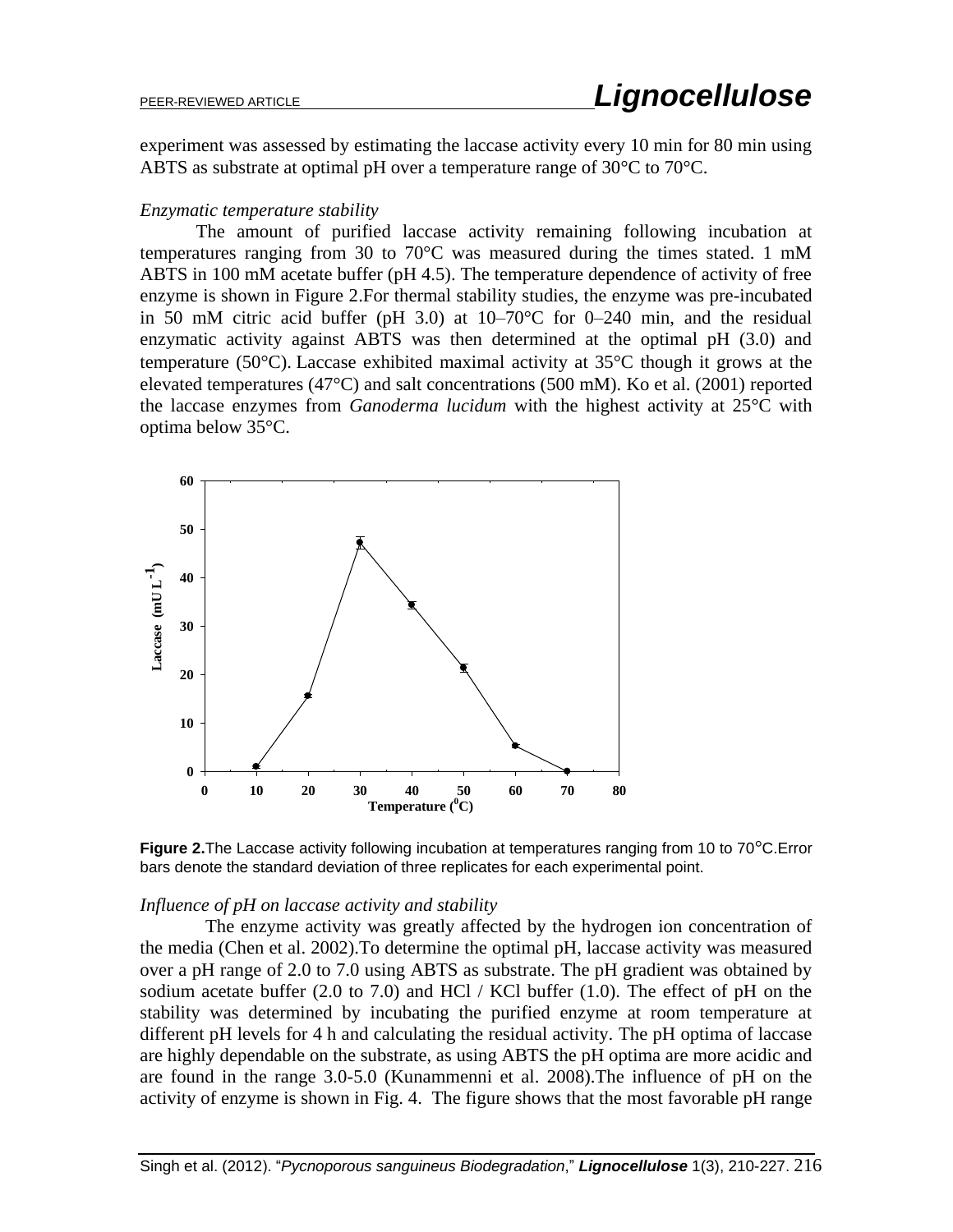for the maximum production is 4.5. The Laccase activity profile is almost bell shaped with an optimal pH that varies considerably. The maximum production of enzyme after 2 days at pH 4.5 being 96.8 U/ml followed by pH 4 which was 90.4 U/ml. Previously, Leonowicz et al. (1999) had concluded that fungal laccases are stable at acidic pH. Blaich and Esser (1975) didscreening of lac activity among wood-rotting fungi stained with pphenylene diamine after isoelectric focusing, and all the trial microorganisms demonstrated the production of more than one isoenzyme, with pI (isoelectric point) value in the range of pH 3–5.Thus our observation is consistent with preceding results.



**Fig. 3**. The effect of pH on activity of Laccase in OPT during pre treatment. The data were mean of the values obtained from 3 samples and standard error is calculated.

#### *Influence of Solid State Fermentation*

The conditions of the culture medium had a marked effect on Laccase activity, which increased up to 1007 mU/mL that is a 5 fold rise over the control (197.45) mU/ml. The technique of Solid-state fermentation has been used for enzyme production by fungi due to high productivity (Hong et al. 2011). Couto et al. (2009) utilized dye absorbed lignocellulosic substrate and reported high laccase production by *Trametes versicolor* and *Funalia trogii* during solid-substrate fermentation. *Funalia trogii* produced 2.78U/mL Laccase enzyme on day 10 in Astrazon black dye absorbed wheat bran medium for fungal growth. Using *Trametes versicolor* for dye biosorption maximum laccase activity 2.74U/mL was detected on day 10 which declined further. Kadam et al. 2012 reported .34U/mL laccase activity using a consortium of *Pseudomonas* SUK1 and *Aspergillus acheaceus* NCIM 1146 when they used lignocellulosic substrate under solid-state fermentation. They reported that solid-state fermentation is favorable for fungal growth and is competitive procedure in comparison with thermo chemical processes, both in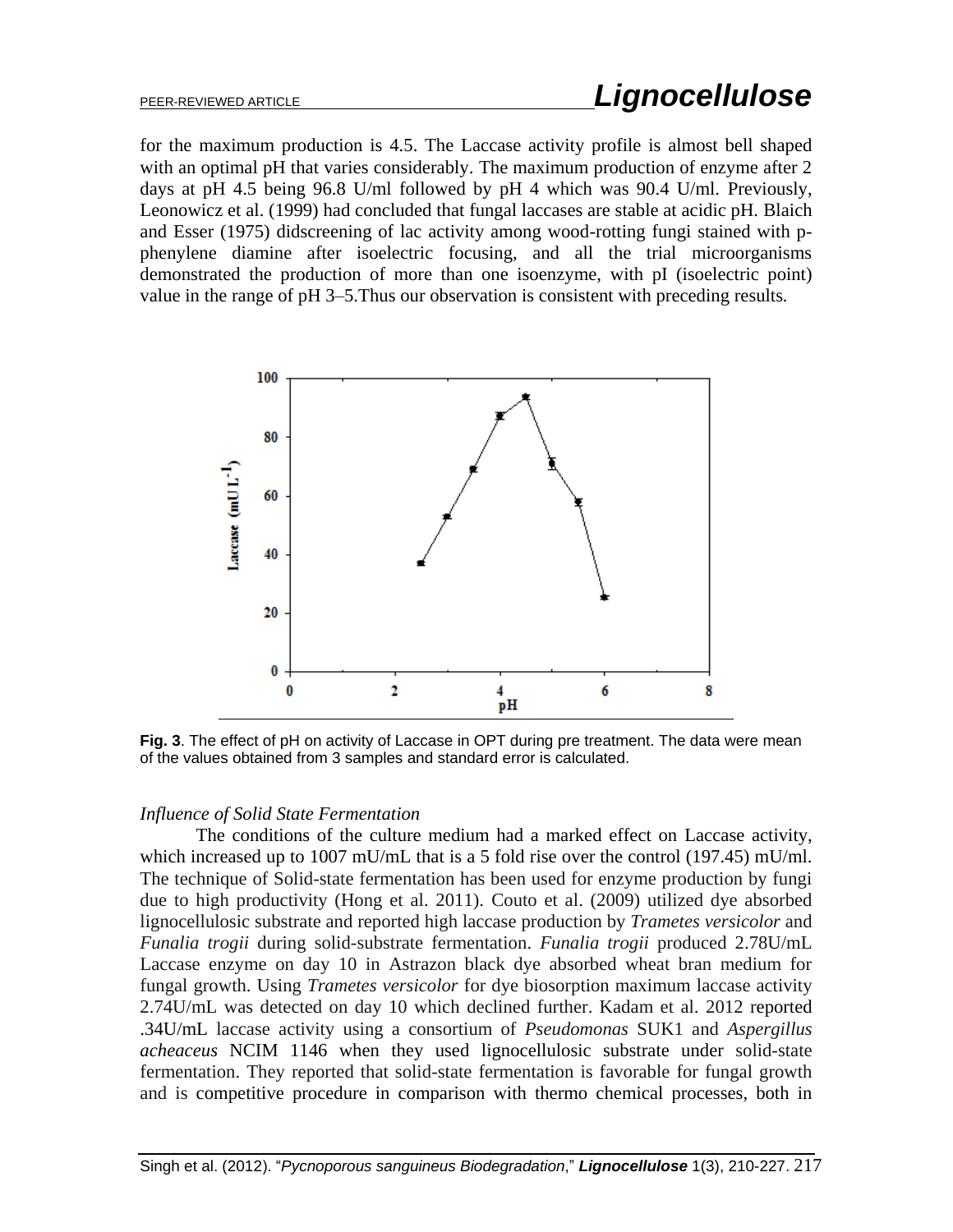efficiency and from an environmental safety view (Raimbault 1998).Okazaki et al. (1980) accounted that the α-amylase activity in *Aspergillus oryzae* grown in SSF on steamed rice was in direct proportion to its mycelial weight. Gupta et al. (2011) obtained the biological delignification of lignocellulosic feed stocks from *Prosopsis juliflora* and *Lantana camara* with *Pycnoporus cinnabarinus* under SSF conditions with a pre-treatment scalability up to 500 g of substrate. Currently SSF has been applied to large-scale industrial processes largely for the production of hydrolytic enzymes. The filamentous fungi are capable to penetrate into solid substratesas the hydrolytic enzymes excreted from the hyphae increases the accessibility of all available nutrients within particles (Raimbault 1998).

#### **Scanning Electron Microscopy (SEM)**

The biodegradation pattern of the white rot fungi on OPT chips, for time duration of 0 to 28 days, is shown in Figure 4.It is observed from SEM picture that the lignin removal is restricted to surface areas of the decayed wood chips **(**Ferraz et al. 2002). *P.sanguineus* degraded lignin selectively, as the lignin losses were higher than the cellulose loss (Table 1). Akhtar et al. (1998) concluded that selective lignin degradation is essential in a pretreatment method as fungal species can be selected based on their ability to degrade. Although the extent of lignin degradation in fungal pre treatment of wood material is not directly related to the benefits found in biomechanical and fungalorganosolve pulping. SEM micrographs revealed that white pockets are formed, but are restricted to superficial areas, it highlights that there is careful lignin removal, during pretreatment (Ferraz et al. 2003).The fungi deconstructed lignin in the initial period of pre treatment and leave cellulose unbroken to some extent. The improvement of enzymatic hydrolysis during biological pre-treatment has been attributed to lignin degradation (Sun and Cheng, 2002).It can be concluded that white-rot fungi *P.sanguineus* favours the biological pre-treatment of oil palm biomass and has a great deal of interest as biomass decomposers for large scale applications due to their ability to produce large amounts of extracellular lignocellulolytic enzymes. Silica bodies were present extensively on the strand, and are attached to the circular craters that are distributed uniformly**.** Effective pretreatment is needed to reduce the lignin content and crystallinity of the cellulose, and to increase the surface area pore size of materials. Since lignin makes the access of cellulolytic enzymes to cellulose difficult, its removal isnecessary prior to the enzymatic hydrolysis (Sun and Cheng, 2002).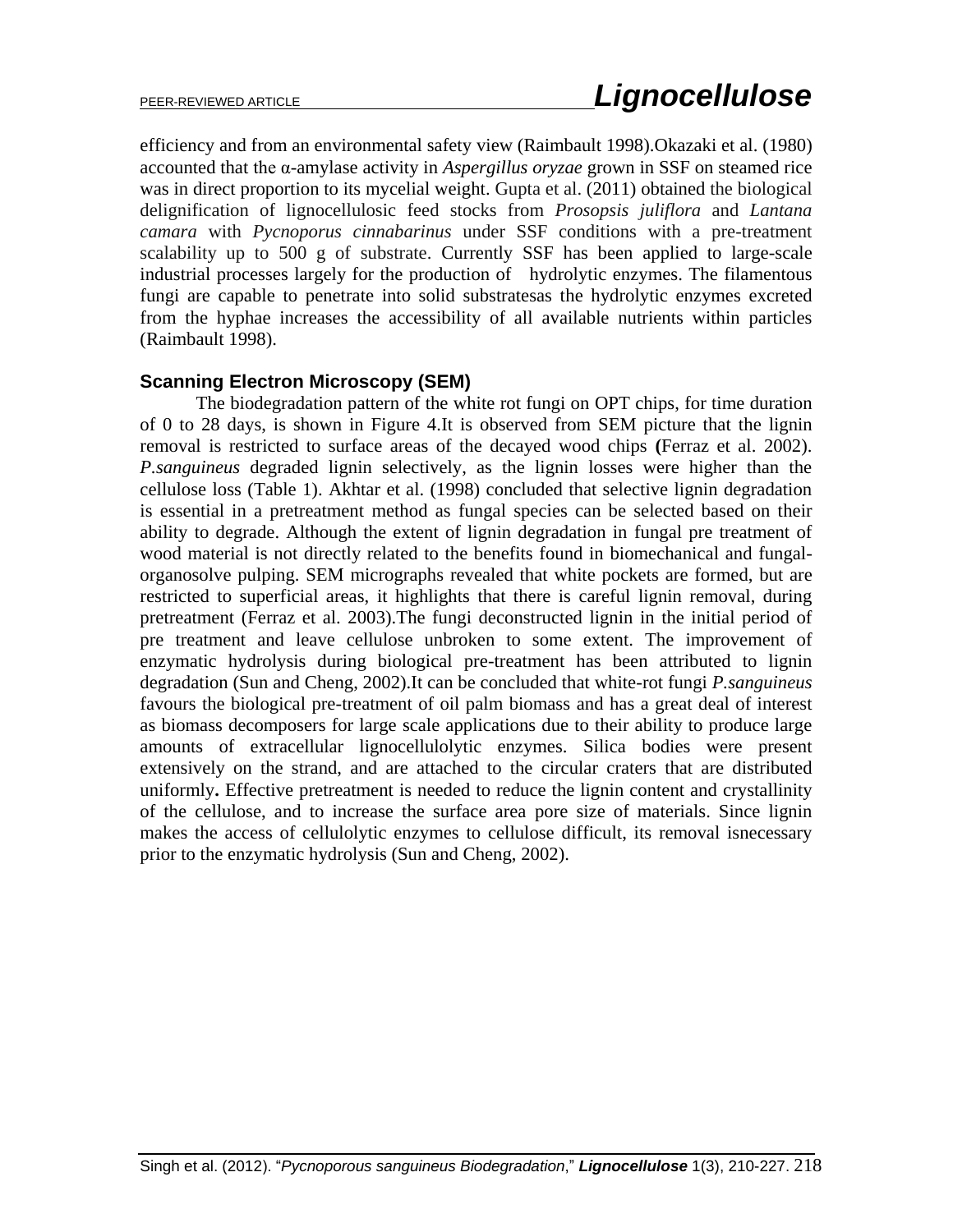# PEER-REVIEWED ARTICLE **And Contract Contract Contract Contract Contract Contract Contract Contract Contract Contract Contract Contract Contract Contract Contract Contract Contract Contract Contract Contract Contract Contra**

Figures

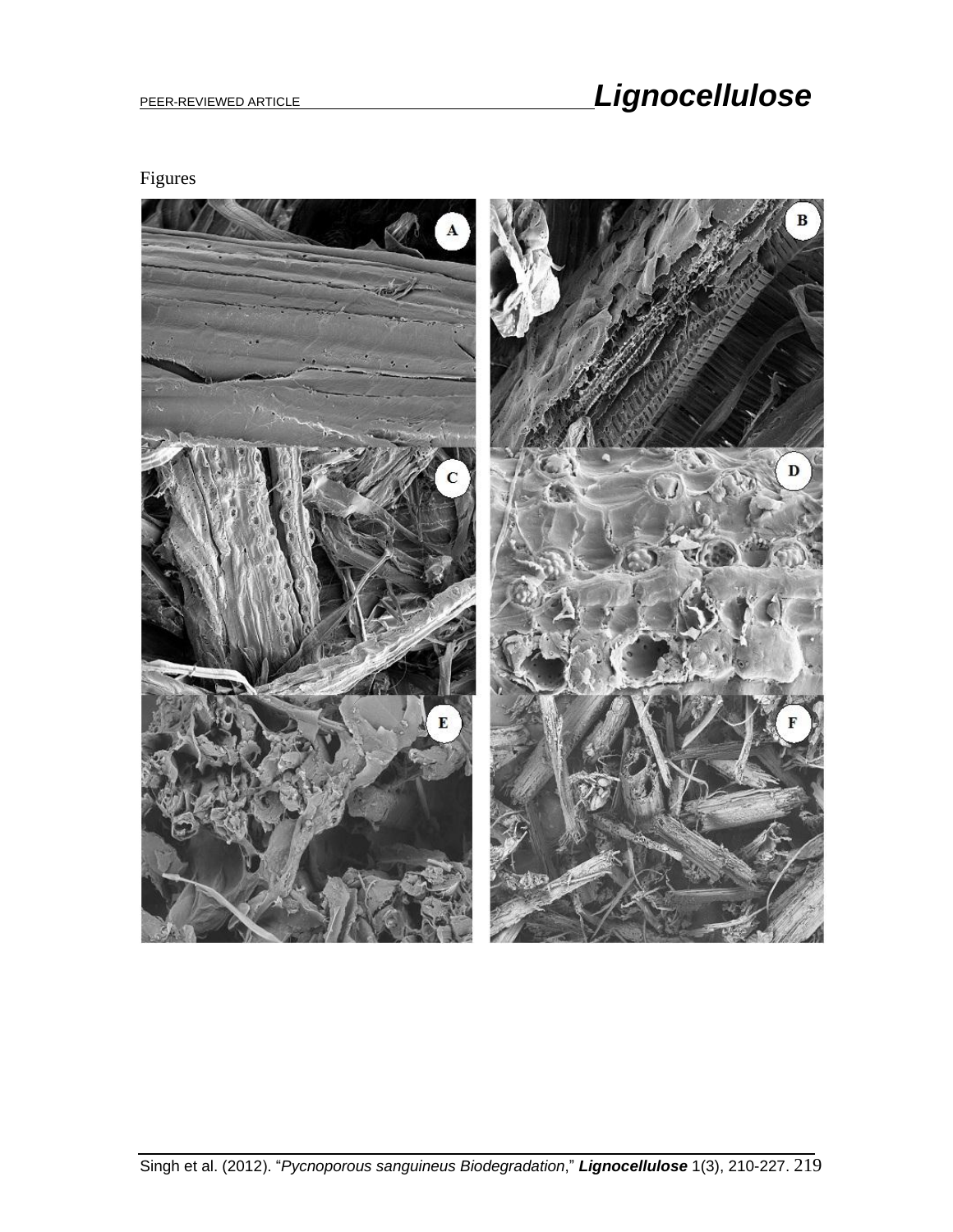# PEER-REVIEWED ARTICLE *Lignocellulose*



Figure 4.Microscopic structure of *P.sanguineus* treated on OPT chip. Thebiodegradation pattern of treated OPT with fungus from day 1of incubation till 28 days.

- (A) Picture of C sample 1 the OPT cell walls are intact, vascular bundles are visible, cellular matrix is intact.
- (B) Day 14 cell walls have started degrading, lignin seems is getting modified, so as to reduce the chance of attack by carbohydrate. The silica bodies are seen embedded in the OPT structure.
- (C) Day 21 demonstrates that the fungi is quite selective lignin is partially degraded and cell walls are undergoing further decay.
- (D) Day 28 indicates visibility of the cellulose fibrils floating in the matrix. It is clear that silica bodies have been removed from the matrix, their exclusion is important because their presence create restrains on the accessibility of enzyme.

#### **Lignin Determination:**

In this study, the lignin content in OPT chips was determined at 20.15% (w/w). The lignin was reduced by fungal treatments to values of  $16.25\%$  (w/w) after bio treatment with *P.sanguineus* in the OPT chips. Lignin loss (w/w) (7.85 %) was higher than that of total weight (6.25 %) and cellulose loss (2.78 %) after the 28 days fungal pretreatment period (Table 1).Weight loss is considered as an indicator of fungal degradation. Lignin selectivity ratio was found to be 2.83 % in pretreated OPT as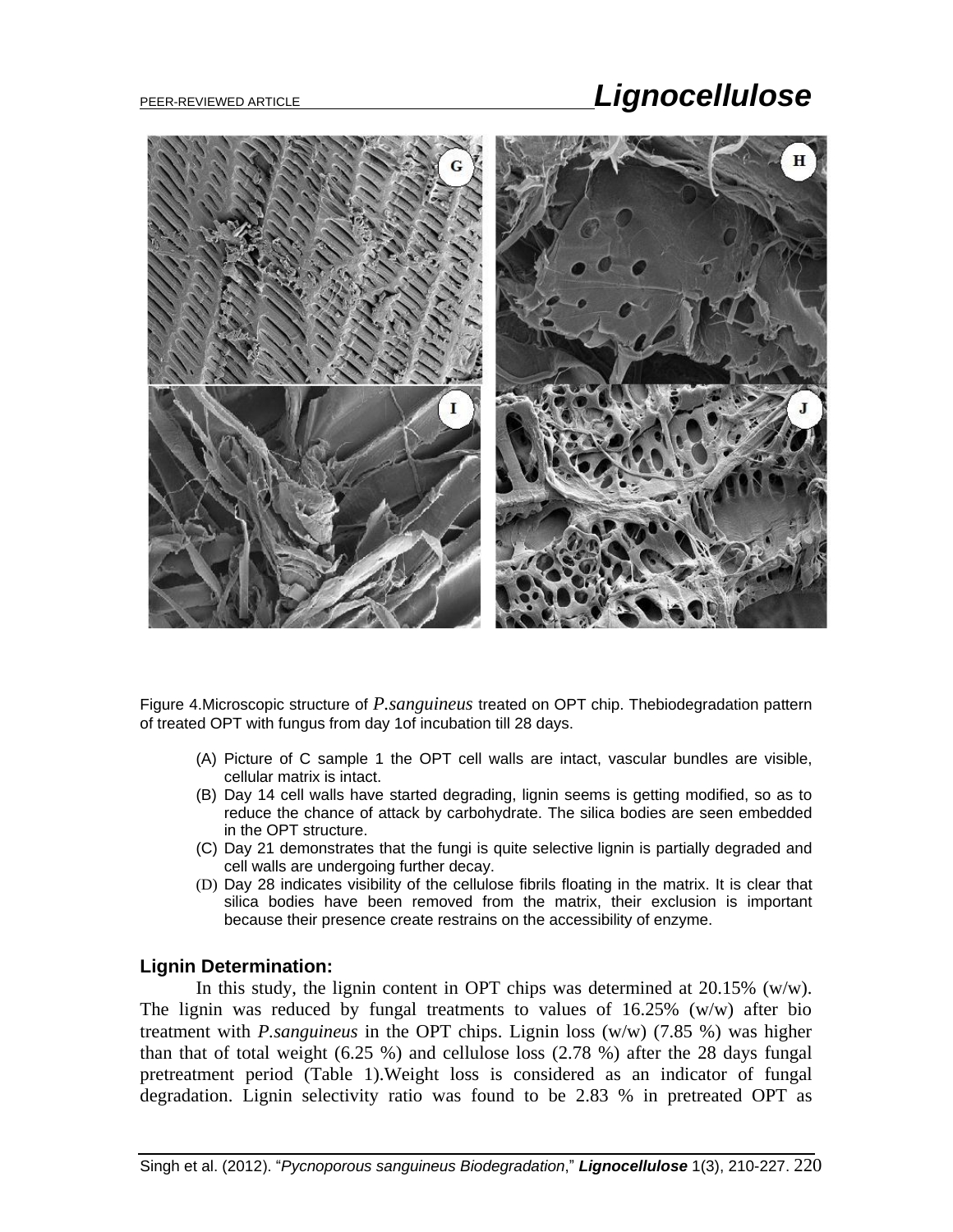compared to the control (Table 1). The selectivity for lignin degradation suggests that species secretes high level of lignin degrading enzymes than cellulose and hemicellulose and is therefore lignin degraders which are suitable for bio delignification process. Copur and Tozluoglu (2007), observed Brutia pine chips treated with *Ceriporiopsis subvermispora* that after 4 weeks of incubation the weight loss and holocellulose loss was 6.13% and 12.65% respectively*.* Comparable results were obtained by Gupta et al. 2012 during bio delignification of *Eucalyptus grandis* chips by *Schizophyllum commune* where the lignin contents reduced from 34.20% to 23.2% and loss of holocellulose was 11.59% over a period of 28 days. In the biotreatment of pine chips with *Ceriporiopsis subvermispora*, a higher degradation of lignin was detected over all the periods of biodegradation than cellulose loss, indicating a selective pattern of decay by these fungi (Ferraz et al. 2008). Maximum lignin mineralization was 11.85% for strains after 7 weeks of incubation (Ferraz et al. 2008).

**Table 1.** Weight loss and changes in chemical composition of oil palm trunk chips after biological treatment.

| Fungi              | weight<br>Total<br>loss <sub>%</sub> | Lignin loss% | Holocellulose<br>loss <sub>%</sub> | Cellulose loss<br>% | Lignin<br>selectivity<br>(Lignin/Cellulose) % |
|--------------------|--------------------------------------|--------------|------------------------------------|---------------------|-----------------------------------------------|
| Control            | 1.34                                 | 0.71         |                                    | 0.42                | 0.26                                          |
| P. sanguineus 6.25 |                                      | 7.85         | 12.65%.                            | 2.78                | 2.83                                          |

**Table 2.** Change in the chemical components after biological pre-treatment with *P.sanguineus.*

| Fungi        | Acid<br>lignin | soluble | Alkali<br>extractive (%) | Ash (%) |
|--------------|----------------|---------|--------------------------|---------|
| Control      | 1.34           |         | 0.50                     |         |
| P.sanguineus | 0.91           |         | 16.42                    | 0.35    |

Values are expressed as percent decrease based on the oven-dried weight of original wood

## **CONCLUSIONS**

1. Results of the study demonstrated that fungal pre-treatment of *P.sanguineus is*  successful as fungi was able to grow on oil palm trunk. Therefore Oil palm biomass could be further used as a substrate for fungal growth and laccase production.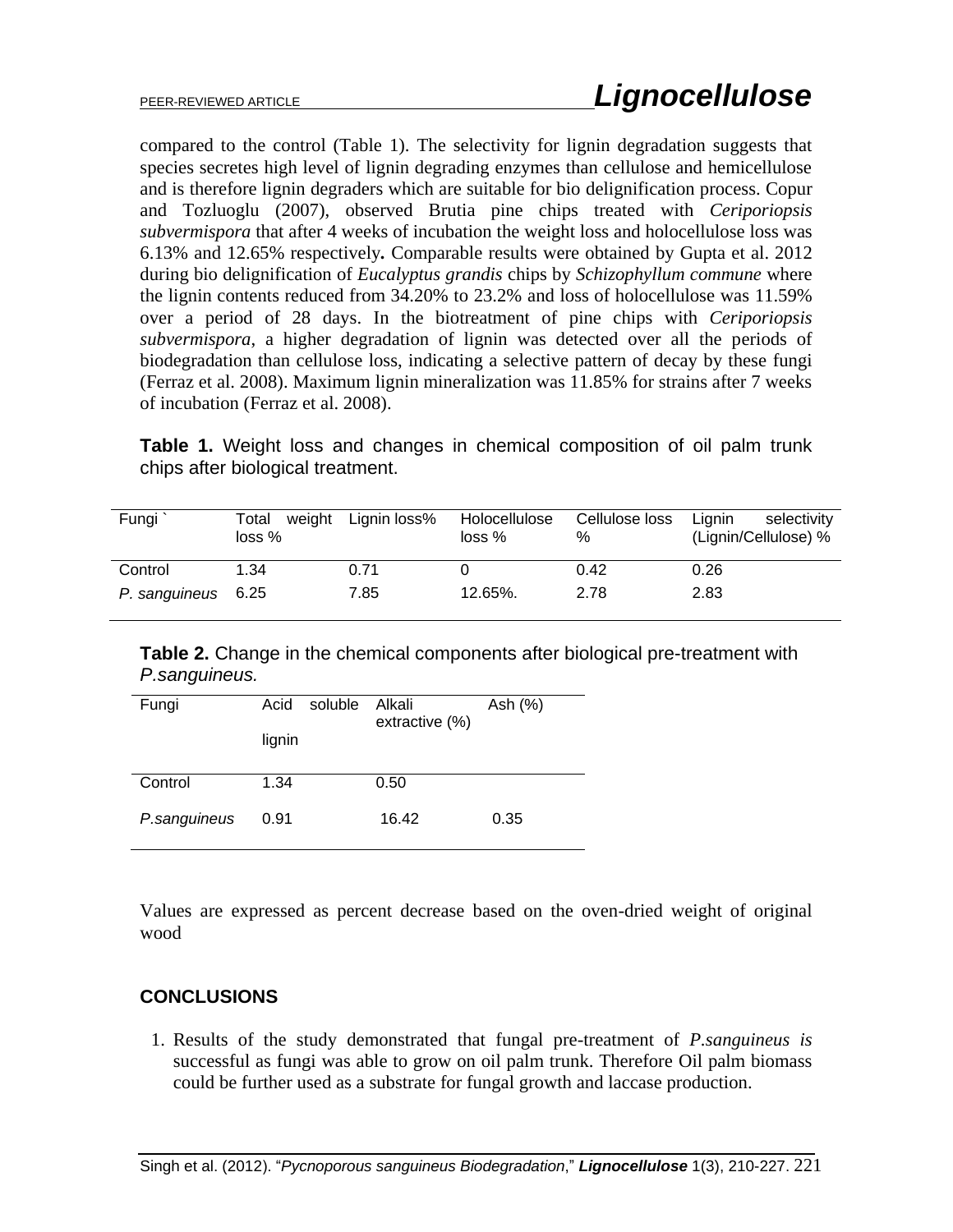- 2. *P.sanguineus* showed a preferential decay ability to degrade lignin in OPT chips during the incubation period. Selective lignin-degrading fungi are considered better ones as they decrease the lignin content in large amount. Minimal cellulose degradation has also been reported in the current experiment.
- 3. Laccase generated by the fungus under SSF is easy and affordable;it can be used for novel biotechnological applications. Optimizing the culture medium substantially boosts laccase production.
- 4. This study indicated that residues of OPTis suitable raw material for the production of high amount of ligninolytic enzyme. This biomass can hold guarantee as an effective solution for some environmental problems, it would be desirable to use them at industrial level also these residues can be a suitable non-wood substitute for pretreatment and delignification..

### **ACKNOWLEDGMENTS**

The authors wish to thank USM for the Doctoral fellowship given to Ms. Pooja Singh.

### **REFERENCES CITED**

- Akhtar, M., Blanchette, R.A., Myers, G., and Kirk,T. K.(1998). An overview of biomechanical pulping research. In: Young RA, Akhtar M (eds) Environmentally Friendly Technologies for the Pulp and Paper Industry. Wiley, New York, pp 309– 383.
- Akhtar, M.., Blanchette, R. A., and Kirk, T. K.(1997). "Fungal Delignification and Biomechanical Pulping of wood," *Adv Biochem Engi / Biotechnol.* 57,159-195.
- Akmar, P. F., and Kennedy, J. F. (2001)."Potential of oil and sago palm trunk waste as carbohydrate resource," *Wood Science Technoogy* 35(5), 467-473.
- Babu, P. R., Pinnamaneni, R., and Koona, S. (2012) "Occurrences, Physical and Biochemical Properties of Laccase," *Universal J Environmental Research Technol.*  Euresian Publication. 2(1), 1-13.
- Bahrin, E. K., Baharuddin, A. S., Ibrahim, M. F., Razak, M. F. A., Sulaiman, A., Abd-Aziz, S., Hassan, M. A., Shirai, Y., and Nishida, H. (2012). "Physicochemical properties, changes and enzymatic hydrolysis enhancement of oil palm empty fruit bunches treated with superheated steam," *BioResources,* 7(2), 1784-1801*.*
- Blackwell, M. (2011). "The fungi: 1, 2, 3 …5.1 million species," American *J of Botany*. 98(3), 426–438.
- Blaich, R., and Esser, K. (1975). "Function of enzymes in wood destroying fungi. 2. Multiple forms of laccase in white rot fungi,"*Arch Microbiol*103, 271–277.
- Blanchette, R. A. (1995) "Degradation of lignocellulose complex in wood," *Can.J.Bot* 73, S999-S1010.Boerjan, W., Ralph, J., and Baucher, M. (2003). "Lignin Biosynthesis," *Annual Review Plant Biology* 54, 519-546.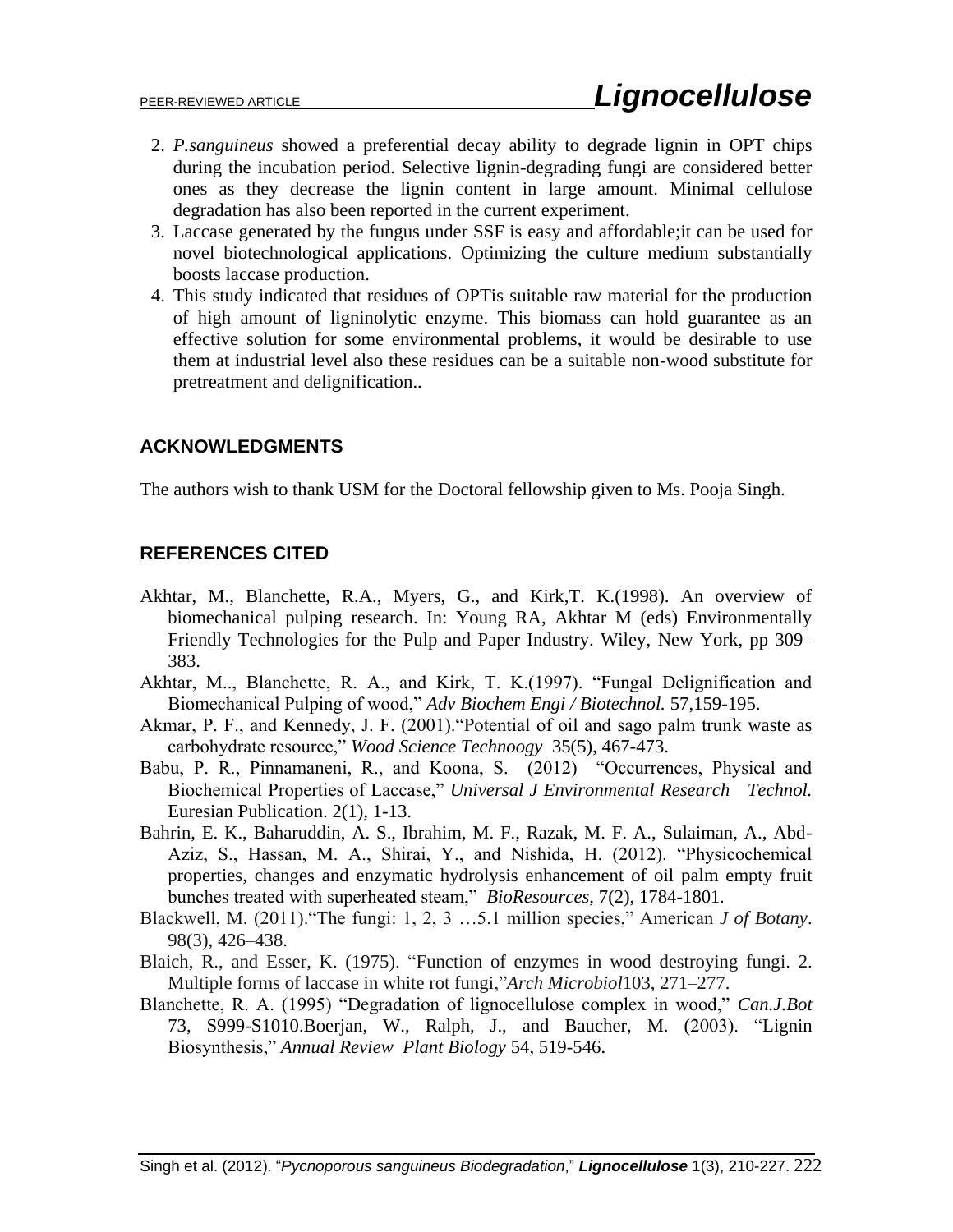- Bourbonnais, R., Leech, D., and Paice, M. G. (1998). "Electrochemical analysis of the interactions of laccase mediators with lignin model compounds," *Bio chimicaet Biophysica Acta*, 1379 (3), 381–390.
- Brijwani, K., Oberoi, H. S., and Vadlani, P. V. (2010). "Production of a cellulolytic enzyme system in mixed-culture solid-state fermentation of soyabean hulls supplemented with wheat bran," *Process Biochemist* 45(1), 120–128.
- Calvo, A. M., Copa-Patino, J. L., Alonso, O., and Gonzalez, A. E. (1998). "Studies of the production and characterization of laccase activity in the basidiomycete *Coriolop- sis gallica* an efficient decolorizer of alkaline effluents," *Archieves Microbiol*. 171(1), 31–36.
- [Chen,](http://www.ncbi.nlm.nih.gov/pubmed?term=Chen%20CC%5BAuthor%5D&cauthor=true&cauthor_uid=11876416) C.C., Lin, [C.Y.](http://www.ncbi.nlm.nih.gov/pubmed?term=Lin%20CY%5BAuthor%5D&cauthor=true&cauthor_uid=11876416), and Lin, [M.C.](http://www.ncbi.nlm.nih.gov/pubmed?term=Lin%20MC%5BAuthor%5D&cauthor=true&cauthor_uid=11876416) (2002). "Acid-base enrichment enhances anaerobic hydrogen production process," Appl Microbiol [Biotechnol.](http://www.ncbi.nlm.nih.gov/pubmed/11876416) 58(2):224-8.
- Cho, S., Park, S., Lim, J., Rhee, Y., and Shin, K. (2002). "Oxidation of polycyclic aromatic hydrocarbons by laccase of *Coriolus hirsutus*," *Biotechnol Lett* 24, 1337- 1340.
- Copur, R., and Tozluoglu, A. (2007)."The effect of AQ and NaBH<sup>4</sup> on bio kraft delignification (*Ceriporiopsis subvermispora*) of Brutia pine chips," *Int. Biodegr.Biodeter.* 60(2), 126-131.
- Dashtban, M., Schraft, H., and Qin, W. (2009). "Fungal Bioconversion of Lignocellulosic Residues; Opportunities & Perspectives," *International J Biol Sci.* 5(6)*,* 578-595.
- De Souza-Cruz P.B., Freer, J., Siika-Aho, M., and Ferraz, A.(2003) "Extraction and determination of enzymes produced by *Ceriporiopsis subvermispora* during biopulping of *Pinus taeda* wood chips," *Enzyme Microb Technol* 34,228-234.
- Dwivedi, U., Singh, P., Pandey, V., and Kumar, A. (2011)."Laccases from new fungal sources and its promising application," *J Mol Catal B Enzym.* 68, 117-128.
- Eggert, C., Temp, U., and Eriksson, K. (1995)."The ligninolytic system of the white rot fungus *Pycnoporus cinnabarinus*: Purification and characterization of the laccase," Appl Environ Microbiol 62, 1151-1158.
- Eriksson, K.E.L., Blanchette, R.A., and Ander, P., (1990). "Microbial and enzymatic degradation of wood and wood components," Springer-Verlag, Berlin, Germany.
- Elisashvili, V., Kachlishvili, E., Tsiklauri, N., Metreveli, E., Khardziani, T., and Agathos, N. (2008)."Lignocellulose degrading enzyme productions by white rot basidiomycetes isolated from forest of Georgia," *World J* M*icro BioTechnol.* 25, 331–339.
- Eriksson, K. E. and Lindholm, U. (1971)."Lignetsmikrobiellanedbrytning," *Svensk Papperstidn.*74,701–706.
- [Eugenio, M. E.](http://www.ncbi.nlm.nih.gov/pubmed?term=Eugenio%20ME%5BAuthor%5D&cauthor=true&cauthor_uid=19322835), [Carbajo, J. M.](http://www.ncbi.nlm.nih.gov/pubmed?term=Carbajo%20JM%5BAuthor%5D&cauthor=true&cauthor_uid=19322835), [Martín, J. A.](http://www.ncbi.nlm.nih.gov/pubmed?term=Mart%C3%ADn%20JA%5BAuthor%5D&cauthor=true&cauthor_uid=19322835), [González, A. E.](http://www.ncbi.nlm.nih.gov/pubmed?term=Gonz%C3%A1lez%20AE%5BAuthor%5D&cauthor=true&cauthor_uid=19322835), and [Villar, J. C.](http://www.ncbi.nlm.nih.gov/pubmed?term=Villar%20JC%5BAuthor%5D&cauthor=true&cauthor_uid=19322835) (2009). "Laccase production by *Pycnoporus sanguineus* under different culture conditions,"*J Bacterial Microbiol.* 49(5), 433-440.
- Farnet, A. M. S., Criquet, S., Tagger, G., Gil, J., and Petit, Le. (2000). "Purification, partial characterization, and reactivity with aromatic compounds of two laccases from *Marasmius quercophilus* strain 17,"*Canadian J Microbiol.* 46(3), 189-194.
- Ferraz, A., Cordova, A.M., and Machuca, A. (2003). Wood biodegradation and enzyme production by *Ceriporiopsis subvermispora* during solid-state fermentation of *Eucalyptus grandis*. *Enzyme Microb. Technol*. 32, 59-65.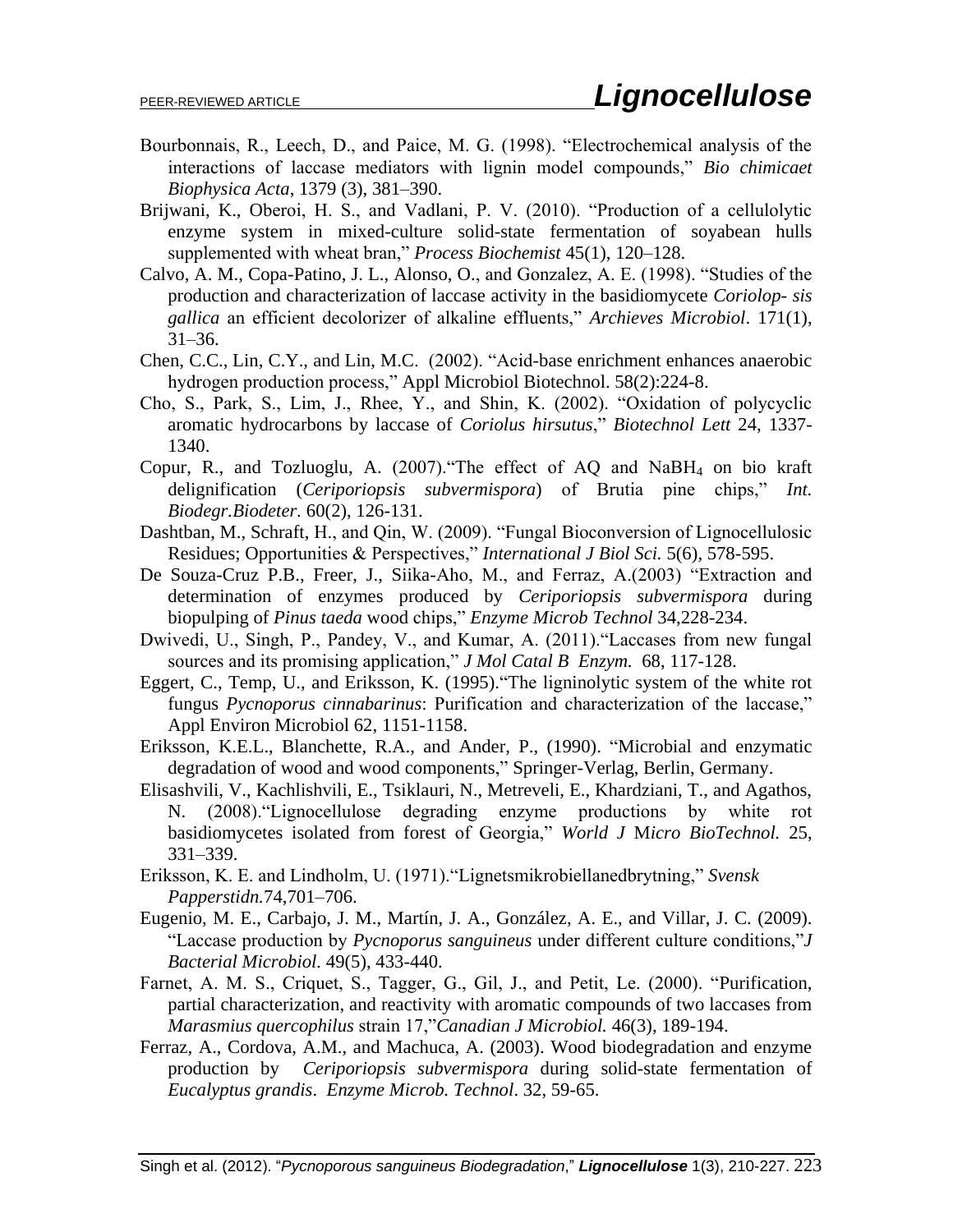- Ferraz, A., Guerra, A., Mendonca, R., Masarin, F., Vicentim, M. P., Aguiar, A., and Pavan, P. C. (2008)."Technological advances and mechanistic basis for fungal biopulping," *Enzyme Microbial Technol* 43(2), 178–185.
- Ferraz, A., Mendonca, R., and Silva, F.T. (2000). Organosolve delignification of whiteand brown-rotted *Eucalyptus grandis* hardwood. *J. Chem.Technol. Biotechnol*. 75, 18-24.
- Gellerstedt, G., and Henriksson, G. (2008)."Lignins: major sources, structure and properties," In monomers, polymers and composites from renewable resources. Belgacem, M., and Gandini, A. (eds). Amsterdam, the Netherlands: Elsevier. 201– 224.
- Gianfreda, L., Xu, F. and Bollag, J. M. (1999)."Laccases: a useful group of oxidoreductive enzymes," *Bioremediation J.* 3 (1), 1- 25.
- Gupta, R., Mehta. G., and Khasa, Y.P. (2011). "Fungal delignification of lignocellulosic biomass improves the saccharification of cellulosics,"*Biodegradation*. 22(4), 797- 804.
- Gupta, R., Bhatt, R.P., Thapliyal, B.P., Naithani, S., and Saini, V. K. (2012). "Influence of growth parameters on bio delignification of *Eucalyptus tereticornis* by *Schizophyllum commune," Journal of Advanced Scientific Research.* 3(1), 95-99.
- Halis, R., Tan, H.R., Ashaari, Z., and Mohamad, R. (2012). "Biomodification of kenaf chip using white rot fungi,"*BioResources* 7(1), 984-987.
- Hashim, R., Wan Nadhari, W. N. A., Sulaiman, O., Sato, M., Kawamura, F., Hiziroglu, S., Tay, G. S., and Tanaka, R. (2011) "The properties of binderless particleboard panels manufactured from Oil palm biomass," *Material Design.* 7(1), 1352-1365.
- Hatakka, A. (1994)."Lignin-modifying enzymes from selected white-rot fungi: production and role in lignin degradation," *FEMS Microbiol Rev* 13(2-3),125-135.
- Higuchi, T. (1985)."Lignin biochemistry: biosynthesis and biodegradation," *Wood Sci Technol.* 24(1), 23–63.
- Hong, L.S., Ibrahim, D., and Omar, I.C. (2011). "Lignocellulolytic materials as raw materials for the production of fermentable sugars,"*Asian Scientific Research* 4(1), 53-61.
- Kadam, A.A., Telke, A.A., Jagtap, S.S., and Govindwar, S.P. (2011). "Decolorization of adsorbed textile dyes by developed consortium of *Pseudomonas* SUK1 and Aspergillus *acheaceus* NCIM 1146 under solid-state fermentation," *J. Hazardous Material*, 189, 486-494.
- Kirk, T.K., and Farrell, R.L. (1987)."Enzymatic combustion.The microbial degradation of lignin," *Ann Rev. Biochem* 41, 465–505.
- Ko, E.M., Leem, Y.E., and Choi, H.T. (2001). "Purification and characterization of laccase isoenzyme of white rot basidiomycete *Ganoderma lucidium. Applied Microbial Technol.*57, 98-102.
- Kunamneni, A., Camarero, S., García-Burgos, C., Plou, F., Ballesteros, A., and Alcalde M. (2008). "Engineering and Applications of fungal laccases for organic synthe-sis," *Microb Cell Fact.* doi:10.1186/1475-2859-7-32.
- Lee, Y., Park, C., Lee, B., Han, E., and Kim, T. (2006). "Effect of nutrients on the production of extracellular enzymes for decolorization of reactive blue 19 and reactive black 5," *J Microbiol Biotechnol* 16(2), 226–231.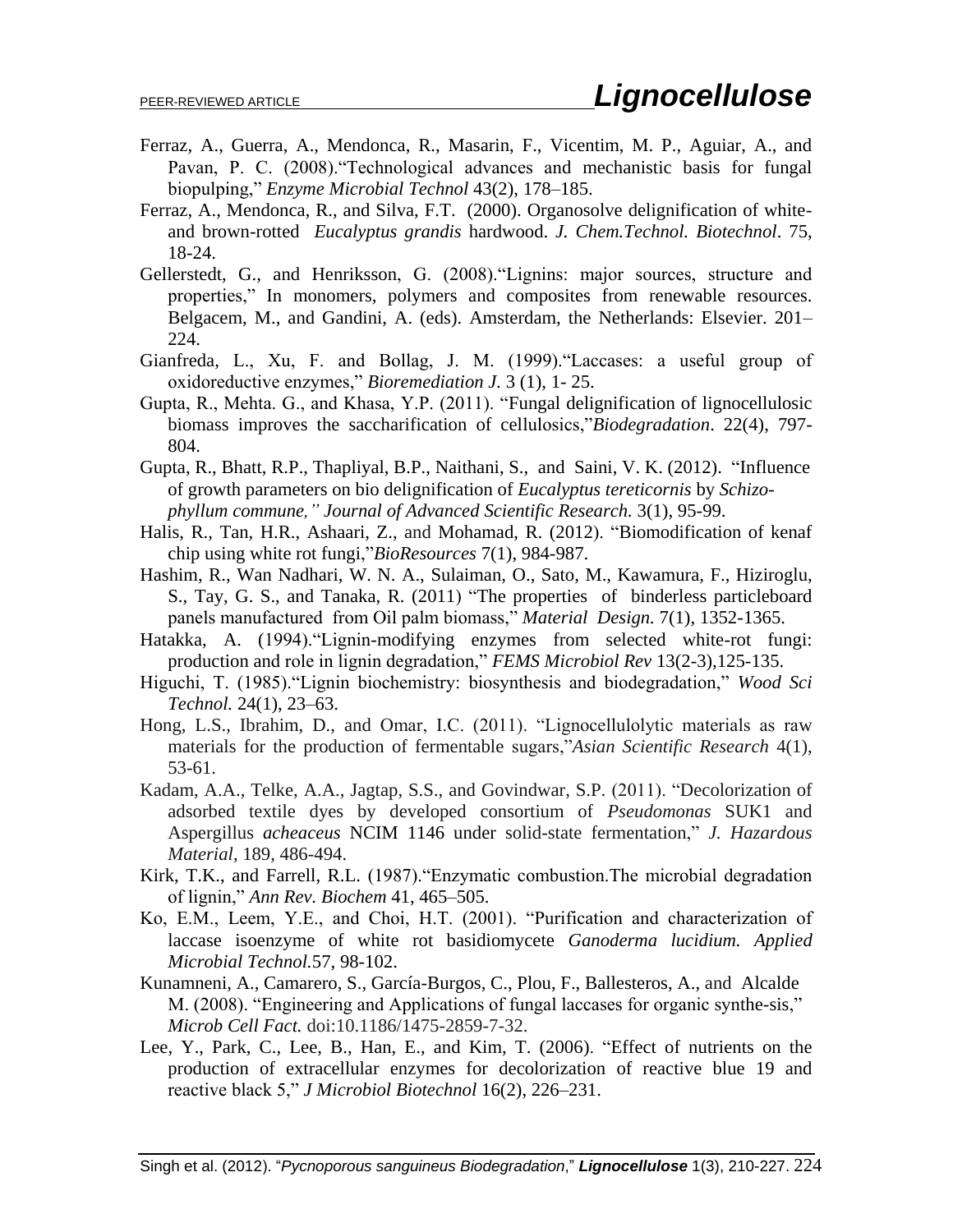- Leonowicz, A., Cho, N.S., Luterek, J., Wilkolazka, A., Wojtaswasilewska, M., Matuszewska, A., Hofrichter, M., Wesenberg, D., and Rogalski, J. (2001). "Fungal laccase: properties and activity on lignin," *J Basic Microbiol* 41(3-4), 185–227.
- Li, F., Xu, and Eriksson, K. E. L. (1999)."Comparison of fungal laccases and redox medi ators in oxidation of a non phenolic lignin model compound," *Applied Envi onmental Microbiology* 65(6), 2654–2660.
- Litthauer, D., van Vuuren, M .J. van Tonder, A. and Wolfaardt, F. W. (2007). "Purification and kinetics of a thermo stable laccase from *Pycnoporus sanguineus* (SCC 108)," *Enzy.Microbiol Technology* 40(4), 563–568.
- [Lomascolo. A.](http://www.ncbi.nlm.nih.gov/pubmed?term=Lomascolo%20A%5BAuthor%5D&cauthor=true&cauthor_uid=22038244), [Uzan-Boukhris, E.](http://www.ncbi.nlm.nih.gov/pubmed?term=Uzan-Boukhris%20E%5BAuthor%5D&cauthor=true&cauthor_uid=22038244), [Herpoël-Gimbert, I.](http://www.ncbi.nlm.nih.gov/pubmed?term=Herpo%C3%ABl-Gimbert%20I%5BAuthor%5D&cauthor=true&cauthor_uid=22038244), [Sigoillot J. C.](http://www.ncbi.nlm.nih.gov/pubmed?term=Sigoillot%20JC%5BAuthor%5D&cauthor=true&cauthor_uid=22038244), and [Lesage-](http://www.ncbi.nlm.nih.gov/pubmed?term=Lesage-Meessen%20L%5BAuthor%5D&cauthor=true&cauthor_uid=22038244)[Meessen, L.](http://www.ncbi.nlm.nih.gov/pubmed?term=Lesage-Meessen%20L%5BAuthor%5D&cauthor=true&cauthor_uid=22038244) (2011). "Peculiarities of *Pycnoporus* species for applications in biotechnology," *Appl Microbiol Biotechnol*. 92 (6), 1129-1149.
- Mahajan, S. (2011). "Characterization of the white-rot fungus, *Phanerochaete carnosa,*  through proteomic methods and compositional analysis of decayed wood fibre," Doctorate thesis submitted to Department of Chemical Engineering and Applied Chemistry.University of Toronto.
- Malaysian Palm Oil Board (MPOB) (2008) Overview of the Malaysian palm oil industry 2007[.http://econ.mpob.gov.my/economy/](http://econ.mpob.gov.my/economy/) overview 07.htm.
- Martínez, A. T., Rencoret, J., Nieto, L., Jiménez-Barbero, J., Gutiérrez, A., José, C., Watanabe, R., Baldrian, P., and Valaskova, V. (2011). "Selective lignin and polysaccharide removal in natural fungal decay of wood as evidenced by in situ structural analyses," *Environ Microbiol* 13(1), 96–107.
- Mayer, A. M., and Staples, R. C. (2002). "Laccase: new functions for an old enzyme," *Phytochemistry*, 60(2), 551–565.
- Mendonça, R. T., Jara, J. F., González, V., Elissetche, J. P., and Freer, J. (2002). "Evaluation of the white-rot fungi *Ganoderma austral* and *Ceriporiopsis subvermispora* in biotechnological applications," *J Indus. Microbiol. Biotechnol.*35(11), 1223-1230.
- Mikiashvili, N., Wasser, S., Nevo, E., and Elisashvili, V. (2006). "Effect of carbon and nitrogen sources on *Pleurotus ostreatus* ligninolytic enzyme activity," *World J Microbiol Biotechnol*. 22(9), 999–1002.
- Nyanhongo, G.S., Gomes, J., Gübitz, G., Zvauya, R., Read, J., and Steiner, W. (2002) "Decolorization of textile dyes by laccases from a newly isolated strain of *Trametes modesta*," *Water Res.* 36(6), 1449–1456.
- Nyanhongo, G.S., Gübitz, G., Sukyai, P., Leitner, C., Haltrich, D., and Ludwig, R. (2007)."Oxidoreductases from *Trametes* spp. in Biotechnology: A Wealth of Catalytic Activity,"*Food Technol. Biotechnol*. 45(3), 250–268.
- Okazaki, N., Sugama, S. and Tanaka, T. (1980). "Mathematical model of surface culture of koji mold," *Journal of Fermentation Technol.* 58,471-476.
- Pandey, A., Selvakumar, P., Soccol, C.R., and Nigam, P. (1999). Solid-state fermentation for the production of industrial enzymes," *Current Science.* 77, 149– 162.
- Raimbault, M. (1998) "General and microbiological aspects of solid substrate fermentation," *Electronic Journal of Biotechnology* 1 (3), 174-188.
- Renuka, P. S., More, S.S., Pruthvi, K., Swetha, M., Malini, S., and Veena, S. M. (2011).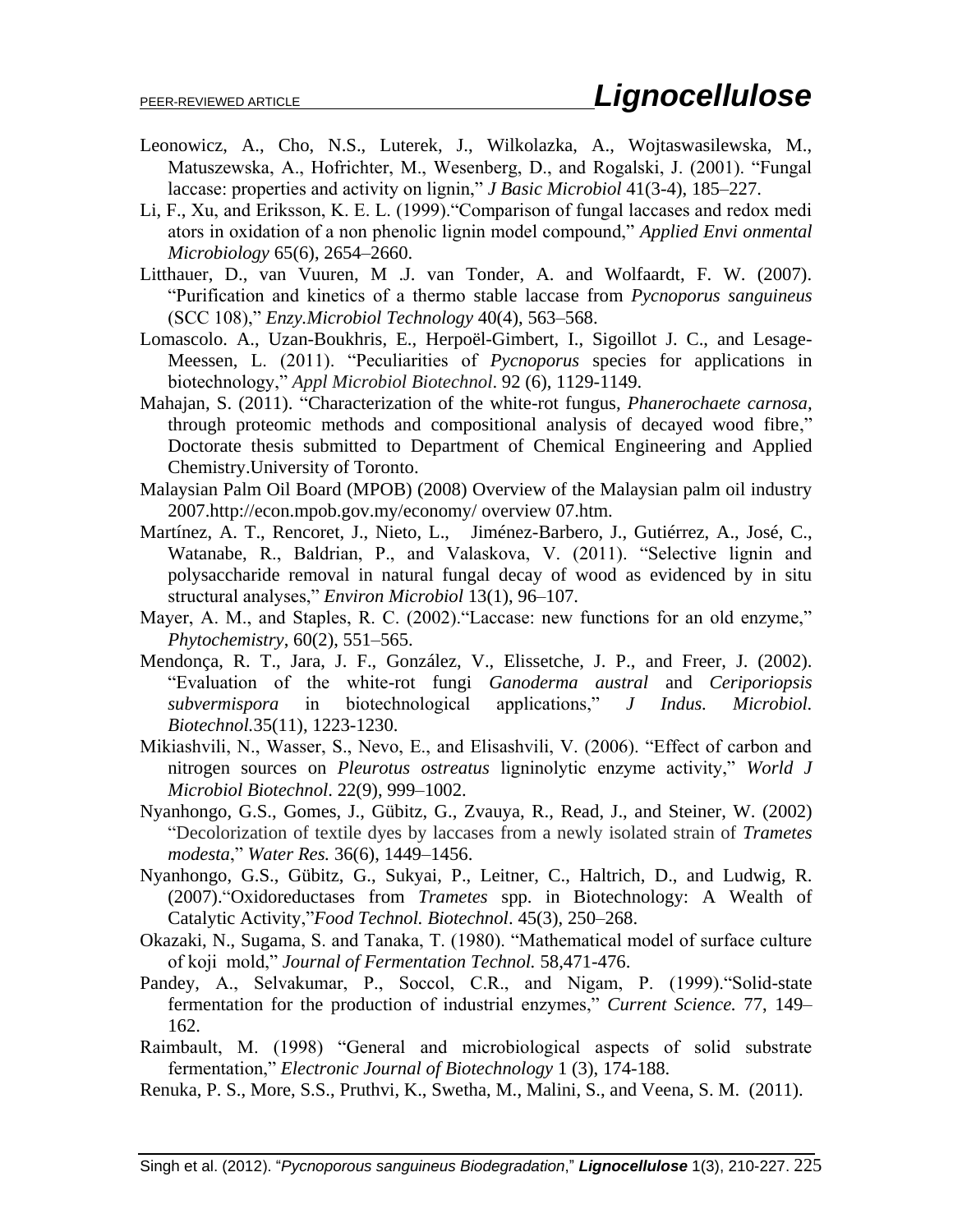"Isolation, Purification and Characterization of Fungal Laccase from *Pleurotus* sp," *Enzy Res* Article ID 210061. Hindawi Publishing Corporation.

- Couto, S. R., Osma, J.F., and Toca-Herrera, J.L. (2009). "Removal of synthetic dyes by an ecofriendly strategy**,"** *Engineering in Life Science***.** 9, 116-123.
- Roriz, M. S., Osma, J. F., Teixeira, J. A., and Couto, S. R. (2009). "Application of response surface methodological approach to optimize Reactive Black 5 decolouration by crude laccase from *Trametes pubescens*," *J. Hazard Mater,* 169 (13), 691–696.
- Rosales, E., Rodriguez, C. S., and Sanromán, A. (2002)."New uses of food wastes: application to laccase production by *Trametes hirsute*," *Biotechnol Lett* 24(9), 701– 704.
- Sanchez C. (2009). "Lignocellulosic residues: biodegradation and bioconversion by fungi," *Biotechnol Adv.* 27(2), 185-194.
- Schlosser, D., Grey, R. and Fritsche, W. (1997) "Patterns of ligninolytic enzymes in *Trametes versicolor*. Distribution of extra and intracellular enzyme activities during cultivation on glucose, wheat straw and beech wood," *Applied Microbiology and Biotechnology*. 47(4), 412–418.
- Shraddha, R.S., Sehgal, S., Kamthania, M., and Kumar, A. (2011). "Laccase: Microbial Sources, Production, Purification, and Potential Biotechnological Applications," *Enzyme Research* Article ID 217861, Hindawi Publishing Corporation.
- Shuit, S. H., Tan, K. H., Lee, K. T., and Kamaruddin, A. H. (2009). "Oil palm biomass as a sustainable energy source: a Malaysian case study," *Energy.* 34(9), 1225-1235*.*
- Singh, P., Sulaiman, O., Hashim, R., Peng, L. C., Singh, R. P. (2012). "Using biomass residues from oil palm industry as a raw material for pulp and paper industry: potential benefits and threat to the environment," *Environment Development Sustainability.* DOI 10.1007/s10668-012-9390-4.
- Singh, P., Sulaiman, O., Hashim, R., Rupani, P F., Peng, L.C. (2010)."Biopulping of lignocellulosic material using different fungal species: a review**,"***Reviews Environmental Science and Biotechnology***.** DOI 10.1007/s11157-010-9200-0
- Singh, R. P., Embrandiri, A., Hakimi, M. I., Esa, N., (2011). "Management of biomass residues generated from palm oil mill: Vermicomposting a sustainable option,"*Resource, Conservation and Recycling***.** 55 (4), 423-434.
- Songulashvili, G., Elisashvili, V., Wasser, S., Nevo, E., and Hadar, Y. (2006). "Laccase and manganese peroxidase activities of *Phellinus robustus* and *Ganoderma adspersum* grown on food industry wastes in submerged fermentation," *Biotechnol Lett* 28(18),1425–1429.
- Stajić, M., Persky, L., Friesem, D., Hadar, Y.,Wasser, S. P. Nevo, E., and Vukojenik, J. (2006). "Effect of different carbon and nitrogen sources on laccase and peroxidases production by selected *Pleurotus* species," *Enzy Microb Technol* 38, 65–73.
- Sulaiman, O., Nordin, N. A., Salim, N., Hashim, R., Ibrahim, M., and Sato, M. (2012). "The potential of oil palm trunk as an alternative to compressed wood," *BioResources* 7(2), 2688-2706.
- Sun,Y., and Cheng, J. (2002). "Hydrolysis of lignocellulosic materials for ethanol production: a review,"*Bioresource Technology* 83(1),1-11.